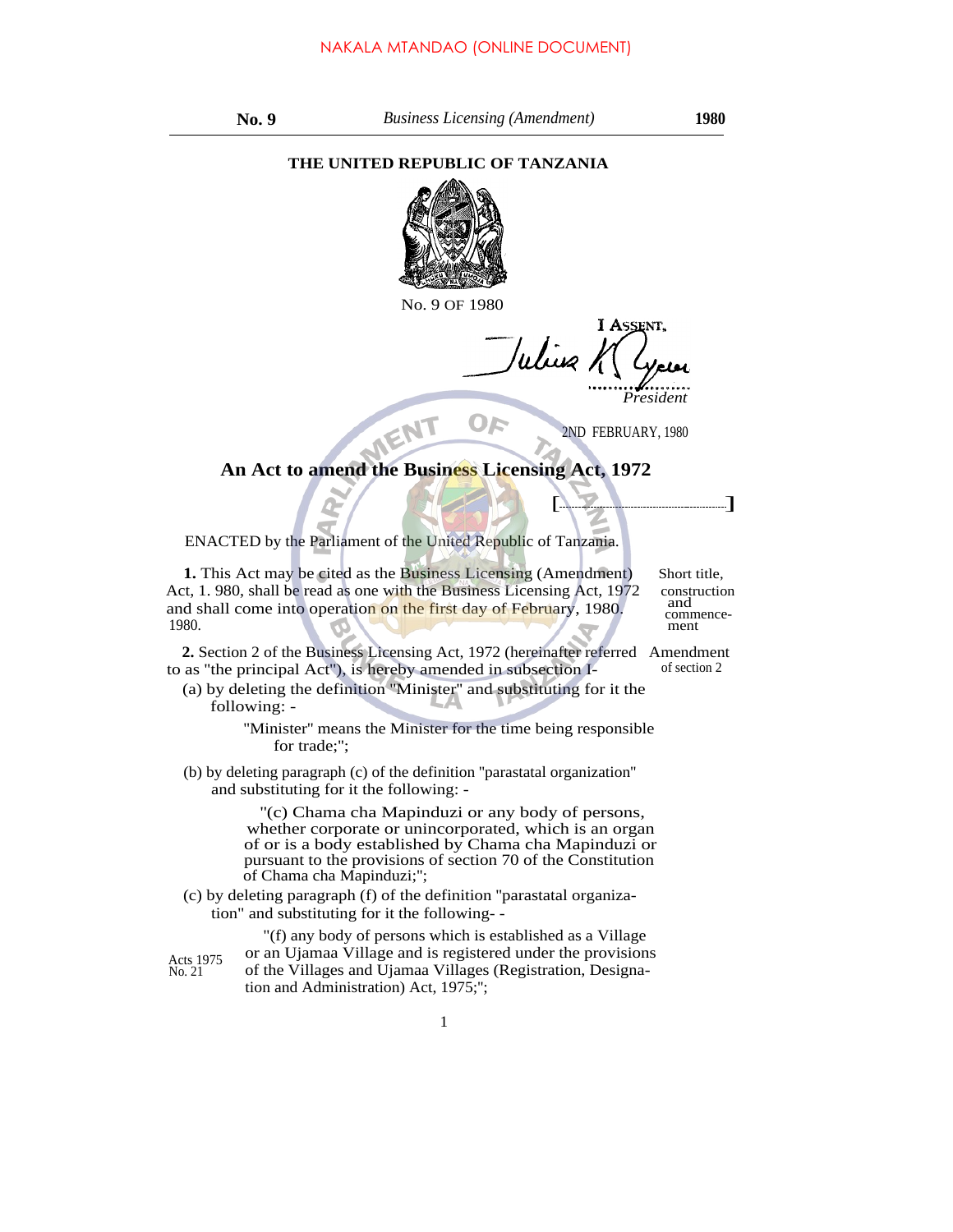| No. |  |
|-----|--|
|     |  |

- (d) by deleting the definition ''Principal Secretary'' and substituting for it the following: -
	- '' ''Principal Secretary'' means the Principal Secretary to the Ministry of Trade, and in relation to any function conferred upon the Principal Secretary by this Act, includes any person to whom he has, by writing, delegated that function; ''

Repeal and **3.** Section 6 of the Principal Act is hereby repealed and replaced by replacethe following:-

> ment of Licensing Authority

 $\frac{1}{2}$ <sup>''Appoint- **6.**-(1) The Minister shall, by order published in the</sup> *Gazette,* appoint any public officer or any authority to be a licensing authority either, generally or in relation to any area, or. in relation to the businesses or categories of businesses, specified in that order.

> (2) The Minister may in the order made under subsection (1) or in a subsequent order make provision for the procedure to be complied with in making applications for, and granting, business licences under this Act.

> (3) Save as is otherwise provided by this Act or any other written law, all fees payable in respect of any business licence granted under this Act shall be paid to the Internal Revenue Officer for the area within which the premises of the business in question are situated.

> (4) Where a local authority or other parastatal organization is appointed a licensing authority, the Minister for Finance may, by order in the *Gazette,* direct that such authority or organization, subject to such conditions, limitations and restrictions as may be specified in the order, retain for its own use the whole of the licence fees collected by it in respect of business licences issued by it, or such portion of the licence fees as may be specified in the order.''

Amendment of section 5

**4.** Section 5 of the principal Act is hereby. amended in subsection (1), by deleting the whole of paragraph (d), which confers exemption on ''the business of an itinerant trader'' from the application to it of the provisions of the principal Act.

Repeal and replace-ment of

fees

**5.** Section 8 of the principal Act is hereby repealed and replaced by the following - -

section 8 ''Licence **8.** (1) The fee payable in respect of a business licence for a business described in the first column of the Schedule to this Act shall be of such amount or of an amount calculated at such rate as is specified opposite to it in the second column of that Schedule, and the fee for a subsidiary licence for that business shall be of such amount or of an amount calculated at the rate specified opposite to it m the third column of that Schedule.

ment of section 6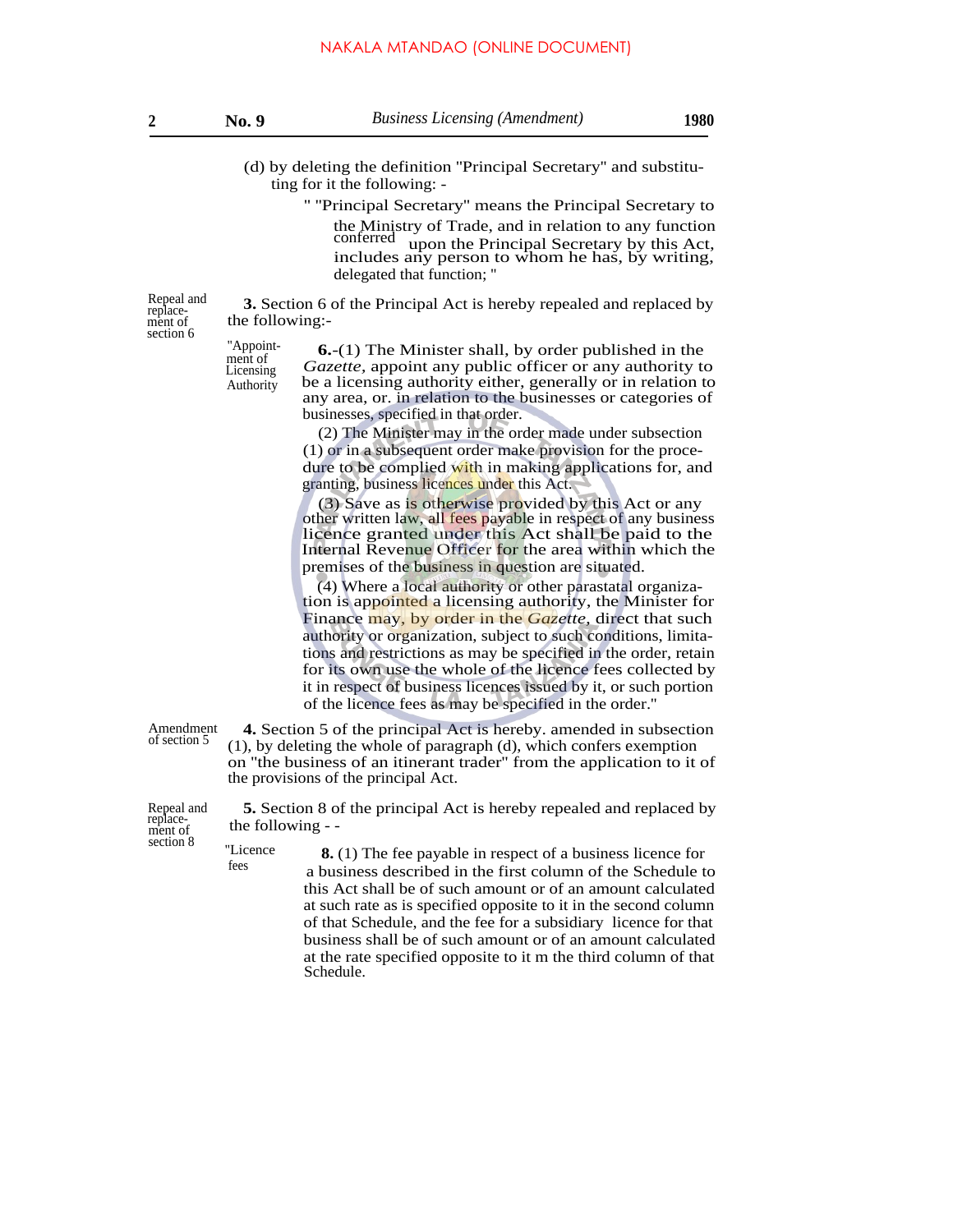(2) The Minister for Finance may, on his own motion or on an . application made to him in that behalf, after consultation with the. Minister, by order published in the *Gazette,* amend, vary or replace all or any of the provisions of the Schedule to this Act and the amount or rate of any fee payable in respect of any business licence.

- (3) An order made under subsection (2) shall
- (a) come into operation on the date specified in the order for its commencement; and
- (b) expire at the end of four months from its commencement, unless it is laid before the National Assembly and approved by it by resolution so soon as the National Assembly meets after the commencement or making of the order, whichever is the earlier event.

(4) Any fee collected in respect of a business licence issued in relation to a business whose premises are situated m a village shall be paid to the Village Council of the village in which the premises are situated.

(5) Subject to subsection (6), where a licence is granted on or after-

- (a) the thirty-first day of July in any year, and before the thirty-first of December m that year, the licence fee payable shall be two-thirds of the fee which is payable under subsection (1);
- (b) the thirty-first day of December in any year, the licence fee payable shall be one-third of the fee which is payable under subsection (1).

(6) The provisions of subsection (5) shall not apply where the licensing authority is satisfied that the person applying for the licence was carrying on the business in contravention of the provisions of section 3 for a period exceeding thirty days immediately preceding the date on which an application for the licence was made.

(7) The Minister may, by order under his hand, remit in part the licence fee payable by the person specified in the order in respect of the business licence described in the order.

(8) The Minister for Finance may, by Regulations published in the *Gazette,* prescribe such conditions to be attached to business licences as, in his opinion, are necessary or desirable for the purposes of ensuring a sound system for the proper collection and protection of public revenue accruing under this Act.''

**6.** Section I 1 of the principal Act is hereby repeated and replaced by Repeal and replacethe following - - the following - - ment of

section 11